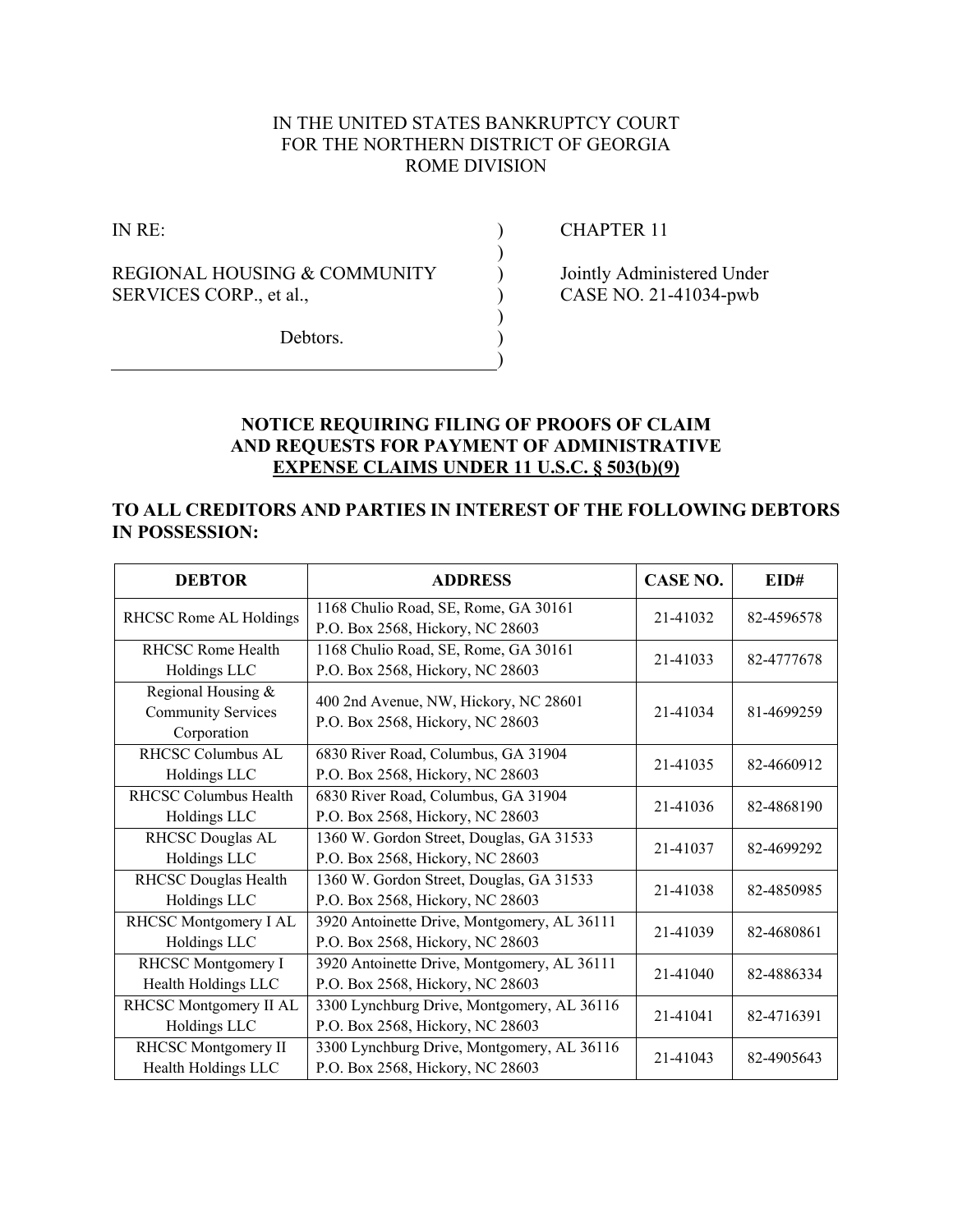| <b>DEBTOR</b>              | <b>ADDRESS</b>                                | CASE NO. | EID#       |
|----------------------------|-----------------------------------------------|----------|------------|
| RHCSC Savannah AL          | 249 Holland Drive, Savannah, GA 31419         | 21-41044 | 82-4613670 |
| Holdings LLC               | P.O. Box 2568, Hickory, NC 28603              |          |            |
| RHCSC Savannah Health      | 249 Holland Drive, Savannah, GA 31419         | 21-41046 | 82-4793294 |
| Holdings LLC               | P.O. Box 2568, Hickory, NC 28603              |          |            |
| RHCSC Social Circle AL     | 621 N. Cherokee Road, Social Circle, GA 30025 | 21-41047 | 82-4637581 |
| Holdings LLC               | P.O. Box 2568, Hickory, NC 28603              |          |            |
| <b>RHCSC Social Circle</b> | 621 N. Cherokee Road, Social Circle, GA 30025 | 21-41048 | 82-4833377 |
| Health Holdings LLC        | P.O. Box 2568, Hickory, NC 28603              |          |            |
| RHCSC Gainesville AL       | 2030 Windward Lane, Gainesville, GA 30501     | 21-20922 | 82-4624178 |
| Holdings LLC               | P.O. Box 2568, Hickory, NC 28603              |          |            |
| RHCSC Gainesville Health   | 2030 Windward Lane, Gainesville, GA 30501     | 21-20923 | 82-4816552 |
| Holdings LLC               | P.O. Box 2568, Hickory, NC 28603              |          |            |

# **PLEASE TAKE NOTICE OF THE FOLLOWING:**

1. On August 26, 2021 (the "**Petition Date**"), the above listed debtors and debtors-in-possession (collectively, the "**Debtors**") each filed a voluntary petition for relief under Chapter 11 of Title 11 of the United States Code (the "**Bankruptcy Code**") in the United States Bankruptcy Court for the Northern District of Georgia, Rome Division (the "**Court**"). The Debtors continue to operate their businesses and manage their properties as debtors-in-possession pursuant to Sections 1107(a) and 1108 of the Bankruptcy Code.

2. On August 27, 2021, the Court entered an order jointly administering these Chapter 11 cases under Case No. 21-41034 for procedural purposes only. Although the cases are being jointly administered for procedural purposes, they have not been substantively consolidated at this time.

3. On April 15, 2022, the Court entered an order (the "**Bar Date Order**") establishing (a) **5:00 p.m. (Eastern) on May 31, 2022**, as the last date for the filing of proofs of claim and requests for payment of administrative expense claims under 11 U.S.C. § 503(b)(9) against any of the Debtors.

4. Pursuant to the terms of the Bar Date Order, other than the parties listed in the exceptions outlined in Paragraph 9 below, each person or entity (including, without limitation, each governmental unit, individual, partnership, joint venture, corporation, estate, and trust) that wishes to assert a claim against any of the Debtors arising or deemed to have arisen prior to the Petition Date, or any person or entity asserting a claim for payment pursuant to 11 U.S.C. § 503(b)(9) based on the value of goods received by one or more of the Debtors within twenty (20) days prior to the Petition Date, is required to file an original, separate, completed and executed proof of claim (a "**Proof of Claim**") with KCC, LLC, the Debtors' claims agent (the "**Claims Agent**"), substantially in conformity with the Proof of Claim form attached hereto, on or before 5:00 p.m. (Eastern) on the Bar Date. All Proofs of Claim must be sent to the Claims Agent at the following address: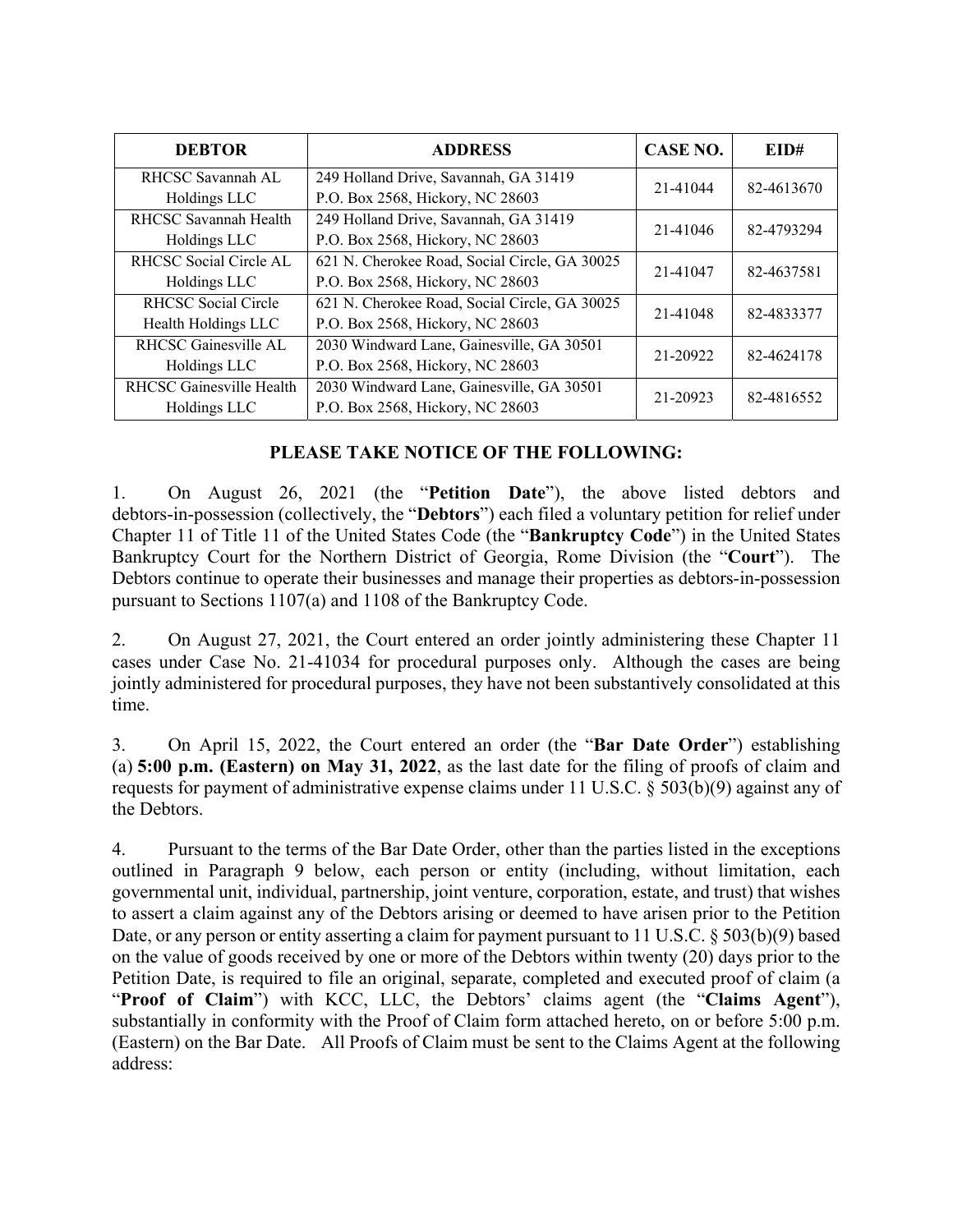**Regional Housing Claims Processing Center c/o KCC 222 N. Pacific Coast Highway, Suite 300 El Segundo, CA 90245** 

# **Proofs of Claim may not be sent by facsimile or telecopy. Proofs of Claim will be deemed timely filed only if actually received by the Claims Agent on or before 5:00 p.m. (Eastern) on the Bar Date.**

5. Any person or entity asserting a Claim against more than one Debtor must file a separate Proof of Claim with respect to each such Debtor. If more than one Debtor is listed on a Proof of Claim form, the Debtors will treat such Claim as filed against the first listed Debtor only. Any Proof of Claim which does not designate a Debtor will be prima facie cause to object to the Claim.

6. For purposes of the Bar Date Order and this notice, the term "claim" means: (i) any right to payment, whether or not such right is reduced to judgment, liquidated, fixed, contingent, matured, unmatured, disputed, undisputed, legal, equitable, secured or unsecured; or (ii) right to an equitable remedy for breach of performance if such breach gives rise to a right to payment, whether or not such right to an equitable remedy is reduced to judgment, fixed, contingent, matured, unmatured, disputed, undisputed, secured, or unsecured.

7. Acts or omissions of the Debtors that occurred prior to the Petition Date, including any acts or omissions related to any indemnity agreements, guarantees or services provided to or by the Debtors, may give rise to claims against the Debtors notwithstanding the fact that such claims (or the injuries on which they are based) may be contingent or may not have matured or become fixed or liquidated prior to such date. Therefore, any creditor having a claim or potential claim against the Debtors, no matter how remote or contingent, must file a proof of claim on or before 5:00 p.m. (Eastern) on the Bar Date.

8. Notwithstanding the foregoing, the following persons and entities need not file a proof of claim by the Bar Date:

- (a) any person or entity that has already properly filed with the Claims Agent or the Clerk of the Court a proof of claim using a claim form that substantially conforms to Form B10 (Official Form No. 10);
- (b) any person or entity (i) whose claim is listed on the Schedules, (ii) whose claim is **not** described as "unknown," "disputed," "contingent" or "unliquidated," and (iii) who does not dispute the amount or nature of its claim or the Debtor against which the claim is scheduled as set forth in the Schedules:
- (c) any person or entity asserting a claim under Section  $507(a)(1)$  of the Bankruptcy Code as an administrative expense of the Bankruptcy Case, **EXCEPT** for those parties asserting a claim pursuant to Section 503(b)(9) of the Bankruptcy Code, which claims must be filed as set forth herein;
- (d) any person or entity that holds a claim that has been allowed by an order of the Court entered on or before the Bar Date;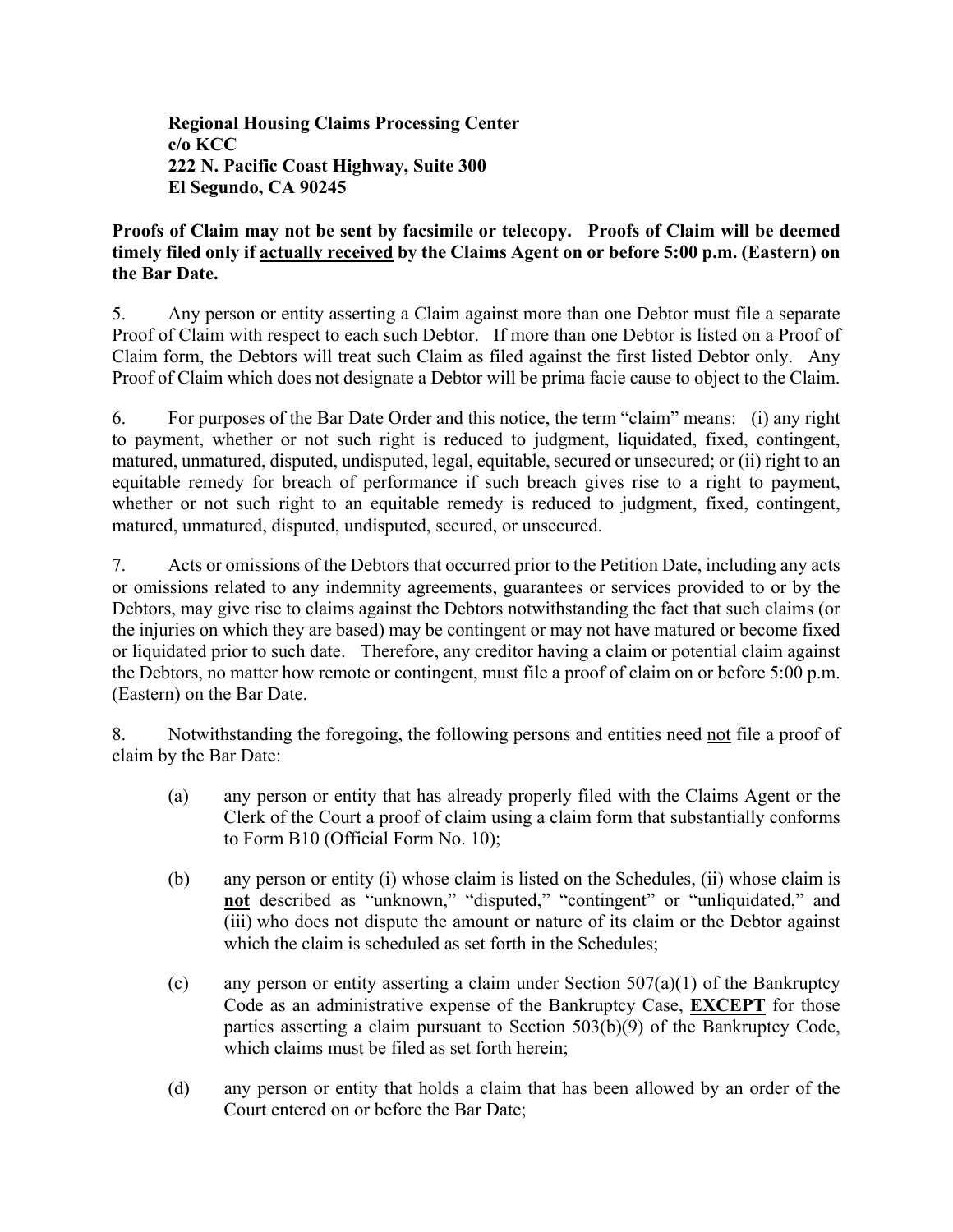- (e) any of the Debtors or any direct or indirect subsidiary of any of the Debtors that hold Claims against one or more of the other Debtors;
- (f) any holder of Claims for repayment of principal, interest or other applicable fees and/or charges on or under the following bonds (collectively, the "**Bonds**"):
	- Series 2018A Revenue Refunding Bonds issued by the Wisconsin Public Finance Authority in favor of one or more of the Debtors;
	- Series 2018B Revenue Refunding Bonds issued by the Wisconsin Public Finance Authority in favor of one or more of the Debtors;
	- Series 2018C Revenue Refunding Bonds issued by the Wisconsin Public Finance Authority in favor of one or more of the Debtors; and
	- Series 2018D Revenue Refunding Bonds issued by the Wisconsin Public Finance Authority in favor of one or more of the Debtors;

# *provided however, that in the event a holder of the above-referenced Bonds seeks to assert a Claim other than a Claim related to the Bonds (a "Non-Bond Claim"), such holder shall be required to file a proof of claim for its Non-Bond Claim on or before the Bar Date unless another exception applies*;

- (g) UMB Bank, N.A. as successor trustee (the "**Trustee**") with respect to the Bonds referenced in section (f) above; and
- (h) any current resident of one of the Debtors' facilities who asserts a Claim for a deposit against one or more Debtors arising under a residency agreement; however, and notwithstanding any other provision of this Motion or any Order entered on the Motion, any current or former resident who asserts any type or category of Claim against the Debtors, other than a Claim for a deposit against one or more Debtors arising under a residency agreement, must file such a Claim on or before the expiration of the Bar Date. Examples of Claims which are subject to the Bar Date include, without limitation, Claims against the Debtors for negligence, intentional injury, malpractice, or generally arising under applicable tort law.

9. Any person or entity that is required to file a timely Proof of Claim in the form and manner specified by the Bar Date Order and that fails to do so on or before 5:00 p.m. (Eastern) on the Bar Date, shall not, with respect to such claim, be treated as a creditor of the Debtors for the purpose of voting upon any plan(s) of reorganization for the Debtors; shall not receive or be entitled to receive any payment or distribution of property from the Debtors, their estates, or their successors or assigns with respect to such claim; and shall be barred from asserting such claim against the Debtors, their estates, or their successors or assigns.

10. Each Proof of Claim filed must: (i) be signed; (ii) be written in the English language; (iii) be denominated in lawful currency of the United States; (iv) identify the particular Debtor against which a claim is asserted; (v) conform substantially to the Proof of Claim form attached